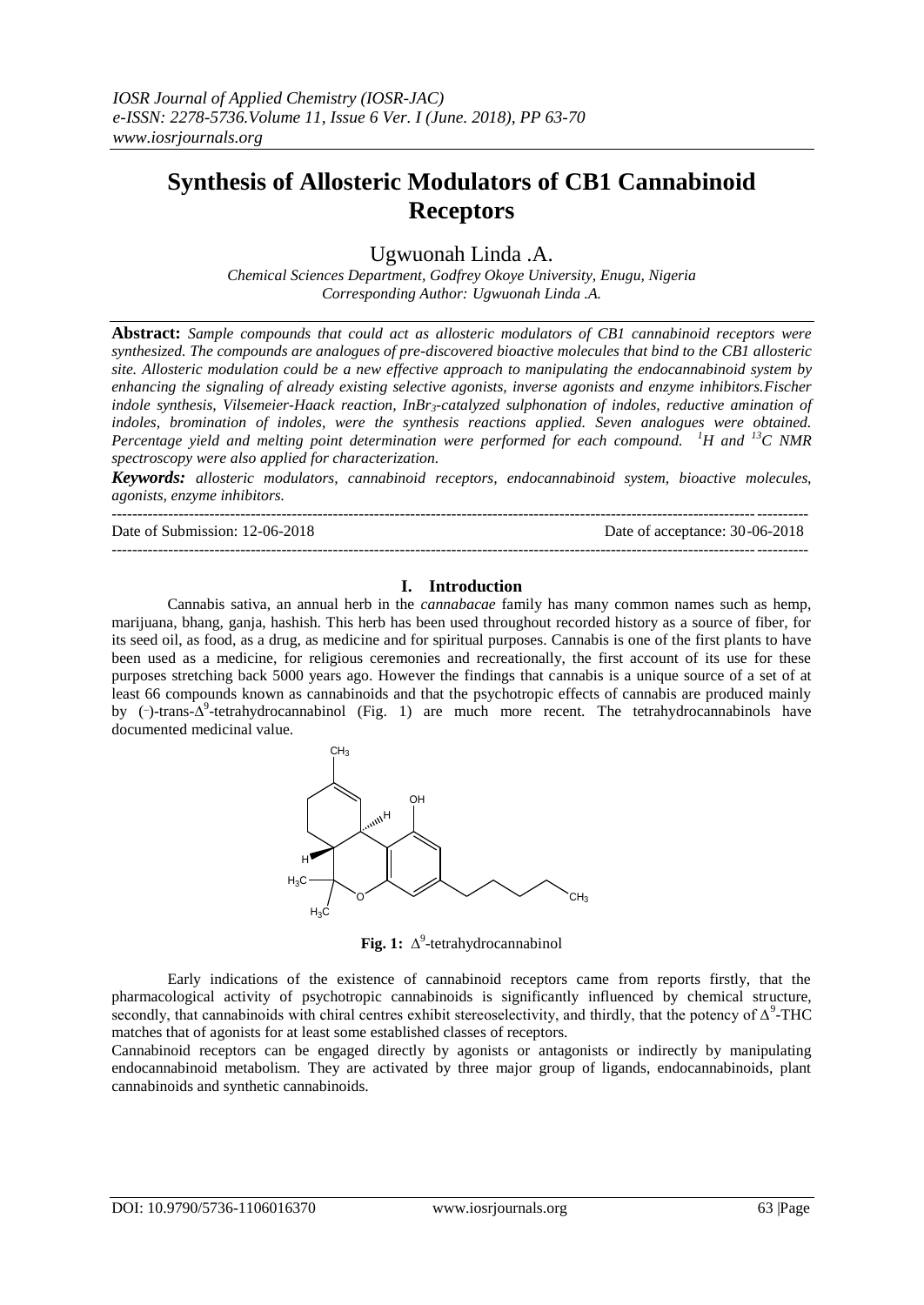

**Fig 2:** Cannabinoids

In the past several years, it has become apparent from preclinical studies that therapies either directly or indirectly influencing cannabinoid receptors might be clinically useful. The two known subtypes of cannabinoid receptors are CB1 and CB2. The CB1 receptor is mainly expressed in the immune cells, likely roles of these receptors include modulation of cytokine release and of immune cell migration.CB1 receptor ligands have therapeutic potential in a range of disorders including, obesity, nicotine addiction, pain and inflammation, gastrointestinal disorders, multiplesclerosis, psychosis, schizophrenia, osteoporosis.

The indole scaffold probably represents one of the most important structural subunits for the discovery of new drug candidates. The demonstration that many alkaloids contain the indole nucleus, the recognition of the importance of essential amino acid, tryptophan in human nutrition and the discovery of plant hormones served to bring about a massive search on indole chemistry, giving rise to a vast number of biologically active natural and synthetic products, with a wide range of therapeutic targets, such as anti-inflammatories, phosphodiesterase inhibitors, 5-hydroxytrytamine receptor agonists and antagonists, cannabinoid receptors agonists and HMG-CoA reductase inhibitors.

Allosteric modulation could be a new effective approach to manipulate the endocannabinoid system by enhancing the signaling of already existing selective agonists, inverse agonists and enzyme inhibitors. The allosteric modulation of the CB1 cannabinoid receptors promises to provide a ground breaking importance in drug design.

The analogues synthesized are structurally related to a pre-existing compound, F087 which is a CB1 receptor allosteric modulator (studies carried out by AstraZeneca, Adam et al, 2007).





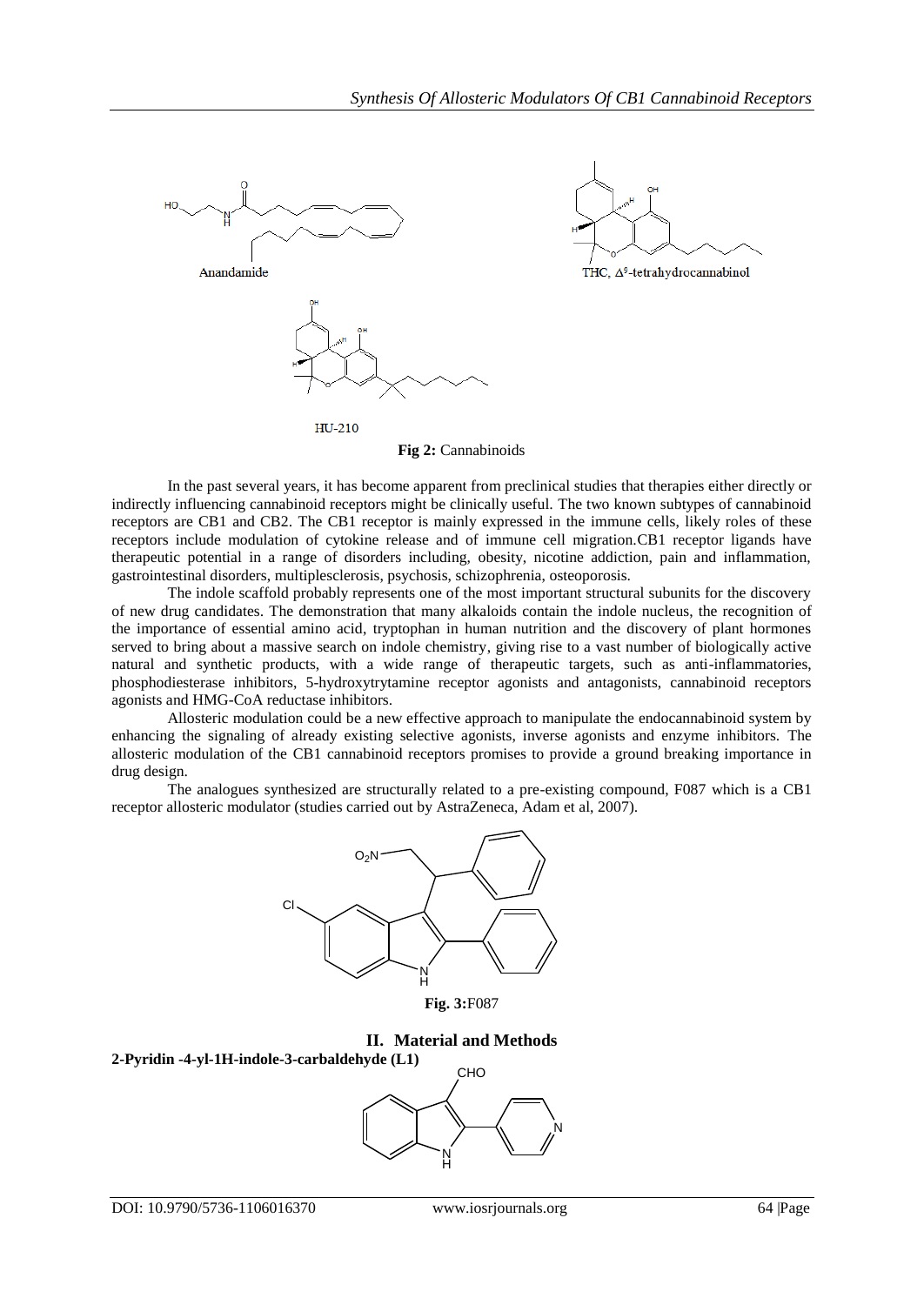A mixture of 2-pyridine indole  $(0.5g, 2.57 \text{ mmol}, 1.5g)$ , DMF  $(0.3m, 1.5g)$  and POCl<sub>3</sub>  $(0.3m, 1.5g)$ 1.5 equiv.) were placed in a 50 ml round bottom flask. DCM was added and the mixture refluxed under an oil bath at  $50\textdegree$ C for 20 hrs. TLC using a mixture of ethyl acetate and hexane (1:2) was used to confirm completion of reaction. DCM was then removed using a rotary evaporator. Solid obtained (light yellow) was washed, dried and then mixed with sodium acetate slurry (8g of sodium acetate dissolved in 100ml of water). The mixture was stirred for 2 hrs. The resulting mixture was filtered under pressure, washed and dried with hexane. Product was purified by recrystallisation. Ethanol was used for recrystallisation and it was done thrice.

Bright yellow crystals  $(0.653g, 85%)$  were obtained. Melting point 132-135<sup>o</sup>C, 1H NMR (400 MHz, DMSO): 10.04 (1H, s); 8.77-8.76 (2H, m); 8.23-7.79 (1H, m); 7.79-7.77 (2H, d); 7.53-7.52 (1H, d); 7.34-7.24 (2H, m). 13C NMR (100MHz, DMSO): δ 187.20; 150.20; 149.80; 145.70; 136.50; 128.50; 124.20; 122.30; 122.10; 121.70; 121.20; 120.30; 111.60; 101.80

## **1-Benzenesulfonyl-2-phenyl-1H-benzoimidazole (L2)**



A mixture 2-phenylbenzimidazole (0.38g, 2 mmol), Benzenesulfonyl chloride (0.3ml, 2.5 mmol) and Indium tribromide (0.0042g, 10mol %) in Toluene (10ml) was refluxed at  $115^{\circ}$ C for 8 hrs. Reaction mixture was then diluted with water (20 ml) and extracted using DCM. The combined organic layer was dried over Na2SO4, filtered under gravity and concentrated using a rotary evaporator. The product obtained (yellow coloured oil) was purified by flash chromatography using a mixture of ethyl acetate and hexane (1:4). Yellow oil (0.57g, 87%) was obtained. 1H NMR (400MHz, CDCl3): 8.2 (1H, m); 7.74 -7.60 (1H, m); 7.59-7.51 (2H, m); 7.50-7.38 (8H, m); 7.37-7.25 (2H, m). 13C (100MHz, CDCl3): 142.61; 137.91; 134.39 ; 133.90; 130.84; 130.56; 129.93; 129.09 ; 127.69; 126.90 ; 125.55 ; 125.38 ; 120.45 ; 115.15.

## **3-Benzenesulfonyl-2-phenyl-1H-indole (L3)**



A mixture of 2-phenyl indole (1.15g, 6mmol), benzenesulfonyl chloride (0.9ml, 7.5mmol) and Indium tribromide (0.0042g, 10mol %) were placed in placed in a 50ml round bottom flask. 30 ml of Dichloroethane was added and mixture refluxed at 90<sup>o</sup>C for 8 hrs. 40ml of distilled water was added to the reaction mixture and then extraction was done using Dichloromethane. The combined organic layer was dried over Na<sub>2</sub>SO4 to remove any traces of water. TLC was then done to check extent of reaction. Desired product was not obtained considering the fact that there were multiple spots showing for the product obtained. The experiment was repeated twice and similar results obtained for each experiment.

## **2-Phenyl-1H-indole-3-carbaldehyde (L4)**



2-phenylindole (2g, 10.3mmol), DMF (1.2ml, 15.5mmol) and DCM (60ml) were placed in a 250ml two-necked flask. The mixture was stirred under a continuous purge of argon gas for 20 min. POCl<sub>3</sub> (1.2ml, 12.87mmol)was added drop wise over 2 min and then the reaction was refluxed for 20hrs at  $50^{\circ}$ C. The reaction mixture was filtered under gravity to remove DCM and the residue slurried in sodium acetate (12g dissolved in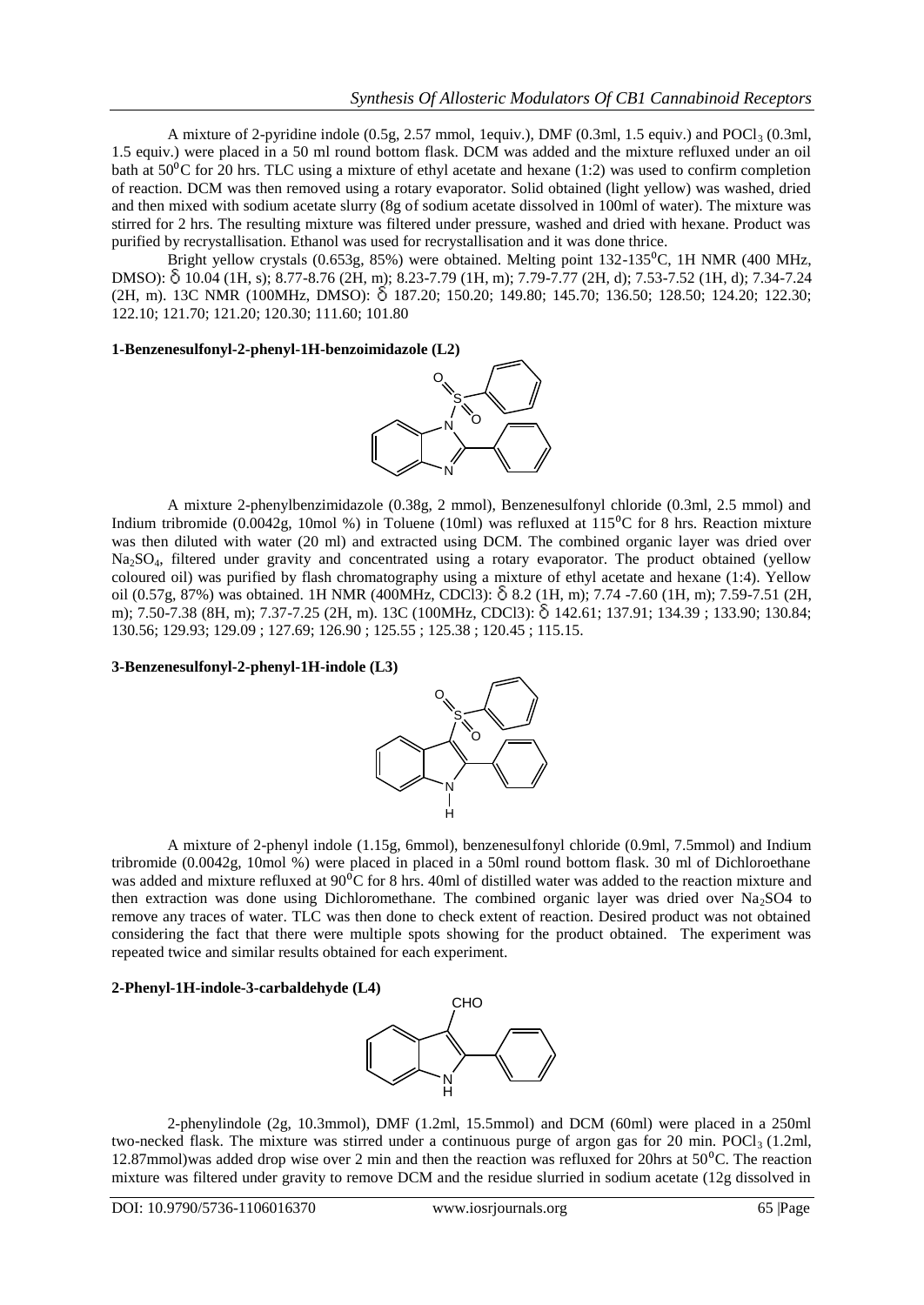150ml of water) for 2hrs. The product was filtered off, washed with water and dried with hexane to obtain pure bright yellow crystals (2.01g, 89%).

#### **Phenethyl-(2-phenyl-1H-indol-3-ylmethyl)-amine (L5)**



2-Phenyl-1H-indole-3-carbaldehyde, L4 (0.5g, 2.26mmol, 1equiv) and 2-Phenylethylamine (0.34ml, 2.71mmol, 1.2 equiv) were dissolved in Ethanol (30ml) and the mixture refluxed overnight at  $87^{\circ}$ C. After cooling, Sodium cyanoborohydride NaCNBH<sub>4</sub> (0.17g) was added to the reaction mixture and stirred for 30 min at room temperature. Distilled water (30ml) was added and the reaction mixture concentrated to a minimum using a rotary evaporator. The product was extracted with Ethyl acetate (100ml) and the organic layer dried over MgSO4. The mixture was concentrated in vacuum to obtain orange coloured oil which was dissolved in 20ml of Ethyl acetate and treated with 3M HCl. The mixture was allowed to stand for 6 hrs to allow for complete formation of precipitate. The precipitate was filtered under pressure, washed with Ethyl acetate and dried to give a secondary amine as a hydrochloride salt. The salt was dissolved in water/methanol (20ml: 20ml) and treated with saturated solution of NaHCO<sub>3</sub> till alkaline medium was obtained to liberate free amine (use litmus paper was used to check for PH range of 9-11). The solution was concentrated to a minimum using a rotary evaporator and extracted with ethyl acetate (50ml). The organic layer was dried over MgSO4 and concentrated in vacuum to obtain orange coloured oil. The product was purified by column chromatography on silica gel (ethyl acetate – hexane, 1:4). Pure product obtained as a bright yellow oil (0.47g, 65%). 1H NMR (400MHz, CDCl3): 8.2 - 8.1 (2H, m); 7.64 -6.73 (16H, m); 3.99 (2H, d); 2.95-2.65 (4H, m). <sup>13</sup>C (100MHz, CDCl3): δ 128.98; 128.90 ; 128.72 ; 128.61; 128.41; 128.27; 128.14; 128.02 ; 127.93; 127.56; 126.11; 122.43; 122.16; 120.01; 119.73; 119.01; 110.86; 110.60; 77.35; 77.03; 76.71; 50.49; 43.47; 35.81.



4-Chlorophenylhydrazine hydrochloride (1g, 5.58mmol, 1 equiv) and ethanol (15ml) were placed in a 150ml round bottom flask. Acetophenone (0.652ml, 5.58mmol, 1 equiv) was added and the reaction mixture stirred overnight at reflux temperature  $(90^{\circ}C)$ . The mixture was then concentrated using a rotary evaporator, washed and dried to obtain a hydrazone (acetophenone4-chlorophenylhydrazone). Polyphosphoric acid (17g) and toluene (20ml) were added to the hydrazone and the mixture refluxed at  $120\text{°C}$  for 2 hrs. Toluene was then removed from the mixture. The reaction flask was placed in an oil bath and temperature set to  $100^{\circ}$ C, then distilled water (enough to cover the polyphosphoric acid) was added and the mixture stirred at  $100^{\circ}$ C for an hr. Reaction mixture was filtered, washed with water and dried to obtain brown solid (0.95g, 73%).

## **Cyclohexyl-(2-phenyl-1H-indol-3-ylmethyl)-amine (L8)**



2-Phenyl-1H-indole-3-carbaldehyde, L4 (0.5g, 2.26mmol, 1equiv) and cyclohexylamine (0.31ml, 2.70mmol, 1.2 equiv) were dissolved in Ethanol (30ml) and the mixture refluxed overnight at  $87^{\circ}$ C. After cooling, Sodium cyanoborohydride NaCNBH<sub>4</sub> (0.17g) was added to the reaction mixture portion wise over 20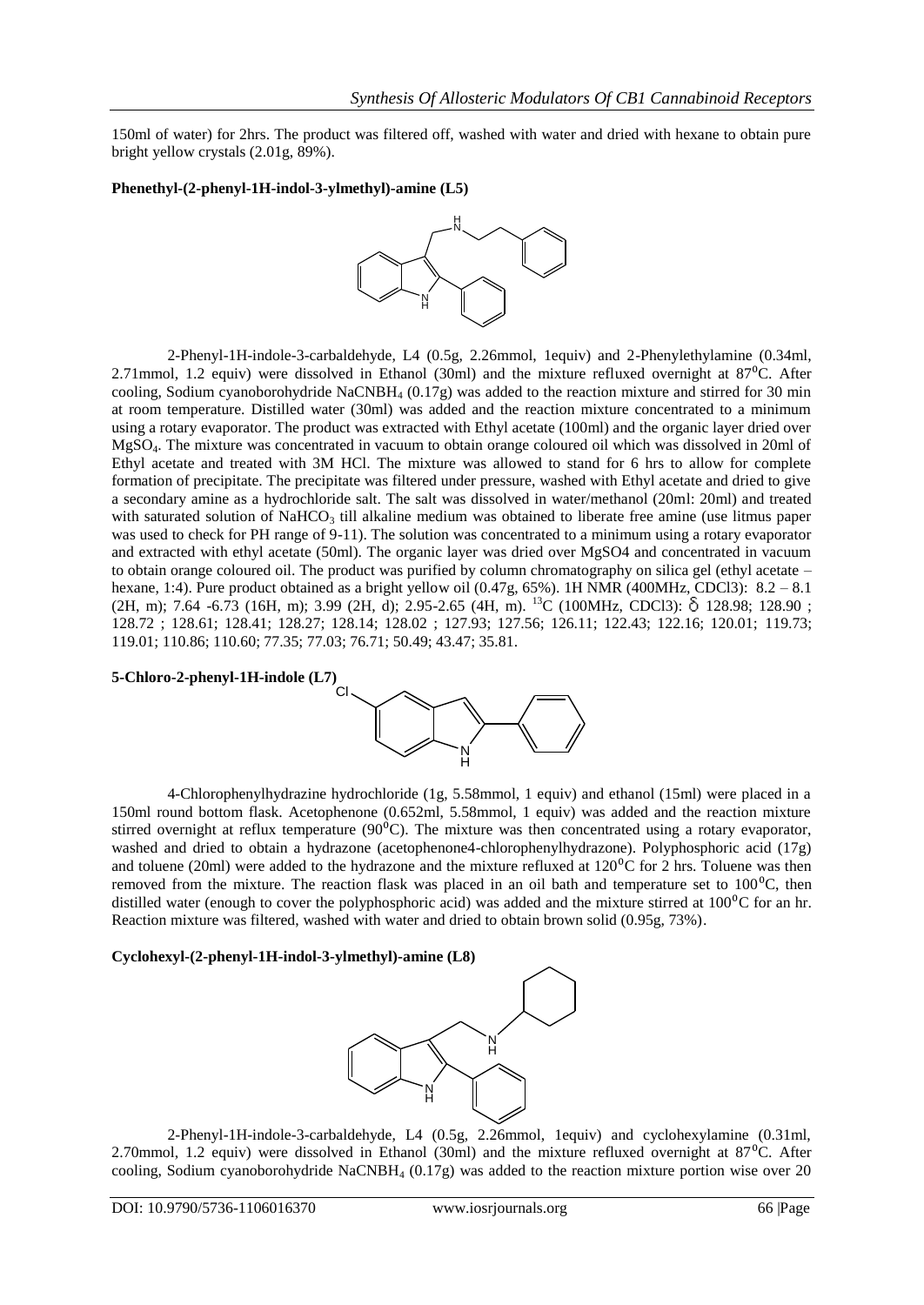min and stirred for 30 min. at room temperature. Distilled water (30ml) was added and the reaction mixture concentrated to a minimum using a rotary evaporator. The product was extracted with Ethyl acetate (100ml) and the organic layer dried over MgSO4. The mixture was concentrated in vacuum to obtain orange coloured oil which was dissolved in 20ml of Ethyl acetate and treated with 3M HCl until formation of precipitate. The precipitate was filtered under pressure, washed with Ethyl acetate and dried to give a secondary amine as a hydrochloride salt. The salt was dissolved in water/methanol (20ml: 20ml) and treated with saturated solution of  $NaHCO<sub>3</sub>$  till alkaline medium was obtained to liberate free amine (use litmus paper was used to check for PH range of 9-11). The solution was concentrated to a minimum using a rotary evaporator and extracted with ethyl acetate (50ml). The organic layer was dried over MgSO<sub>4</sub> and concentrated in vacuum to obtain orange colored oil. The product was purified by column chromatography on silica gel (ethyl acetate – hexane, 1:2). Pure product obtained as a bright yellow oil (0.46g, 68%). 1H NMR (400MHz, CDCl3): 8.10-7.88 (2H, d); 7.29- 6.12 (9H, m); 4.85 (1H, s), 3.87-2.03 (5H, m). <sup>13</sup>C (100MHz, CDCl<sub>3</sub>):  $\delta$  128.81; 128.46; 128.16; 127.79; 122.27; 119.81; 118.70; 111.14; 56.75; 40.80; 33.33; 31.68; 26.17; 25.13; 25.00; 24.51.

**Benzyl-(2-pheny-1H-indol-3-ylmethyl)-amine (L9)**



2-Phenyl-1H-indole-3-carbaldehyde, L4 (0.5g, 2.26mmol, 1equiv) and cyclohexylamine (0.30ml, 2.71mmol, 1.2 equiv) were dissolved in Ethanol (30ml) and the mixture refluxed overnight at 87<sup>o</sup>C. After cooling, Sodium cyanoborohydride NaCNBH<sub>4</sub> (0.17g) was added to the reaction mixture portion wise over 20 min and stirred for 30 min at room temperature. Distilled water (30ml) was added and the reaction mixture concentrated to a minimum using a rotary evaporator. The product was extracted with Ethyl acetate (100ml) and the organic layer dried over MgSO4. The mixture was concentrated in vacuum to obtain orange coloured oil which was dissolved in 20ml of Ethyl acetate and treated with concentrated HCl until formation of precipitate. The precipitate was filtered under pressure, washed with Ethyl acetate and dried to give a secondary amine as a hydrochloride salt. The salt was dissolved in water/methanol (20ml: 20ml) and treated with saturated solution of NaHCO<sub>3</sub> till alkaline medium was obtained to liberate free amine (use litmus paper was used to check for PH range of 9-11). The solution was concentrated to a minimum using a rotary evaporator and extracted with ethyl acetate (50ml). The organic layer was dried over  $MgSO<sub>4</sub>$  and concentrated in vacuum to obtain orange colouredoil. The product was purified by column chromatography on silica gel (ethyl acetate – hexane, 1:2). Pure product obtained as bright yellow oil (0.50g, 72%).

#### **III. Results**

The pyridine indole/ phenyl indole (1) was treated with dimethylformamide Phosphorus oxytrichloride using Dichloromethane as solvent and the mixture refluxed to afford the corresponding indolecarbaldehyde (L1/L4).

Sulphonation of 2-phenylbenzimidazole (2) was performed using benzenesulfonyl chloride, indium tribromide as a catalyst and toluene as the solvent to obtain Benzene sulfonyl-2-phenylbenzoimidazole, L2 (Scheme 2).

Scheme 2 above was repeated using 2-phenylindole (4), Benzenesulfonyl chloride (5), Indiumtribromide as catalyst and Toluene as solvent, however the desired product was not obtained. TLC for the reaction mixture showed two spots relatively close to each other. This suggests that the sulphonation of the indole might have occurred in two different positions (Scheme 3).

Phenyl indolecarbaldehyde (6) was treated with an amine (7) in the presence of Ethanol to yield the amine derivatives, (8). Reduction using NaBH4CN afforded the corresponding Phenyl indole amine, L5, L8, L9, (Scheme 5). A good yield was obtained for the three compounds (65, 68 and 72% respectively).

The hydrazine hydrochloride (9) was treated with acetophenone (10) to afford the hydrazone which was further treated with poyphosphoric acid (a bronsted acid) in the presence of toluene to yield 5-chloro-2 phenylindole, L7 (Scheme 5).The reaction proceeded with ease however specific precaution is taken during the conversion of the hydrazone to the indole, boiling water is added to the mixture after removal of toluene to ensure that good crystals of the indole is obtained.

The syntheses performed so far were done with ease although some precautions were required for specific reactions. The indoles generally undergo electrophilic substitution with ease. Some of the compounds have shown biological activity as CB1 allosteric modulators (L2 and L5), the others are yet to be tested for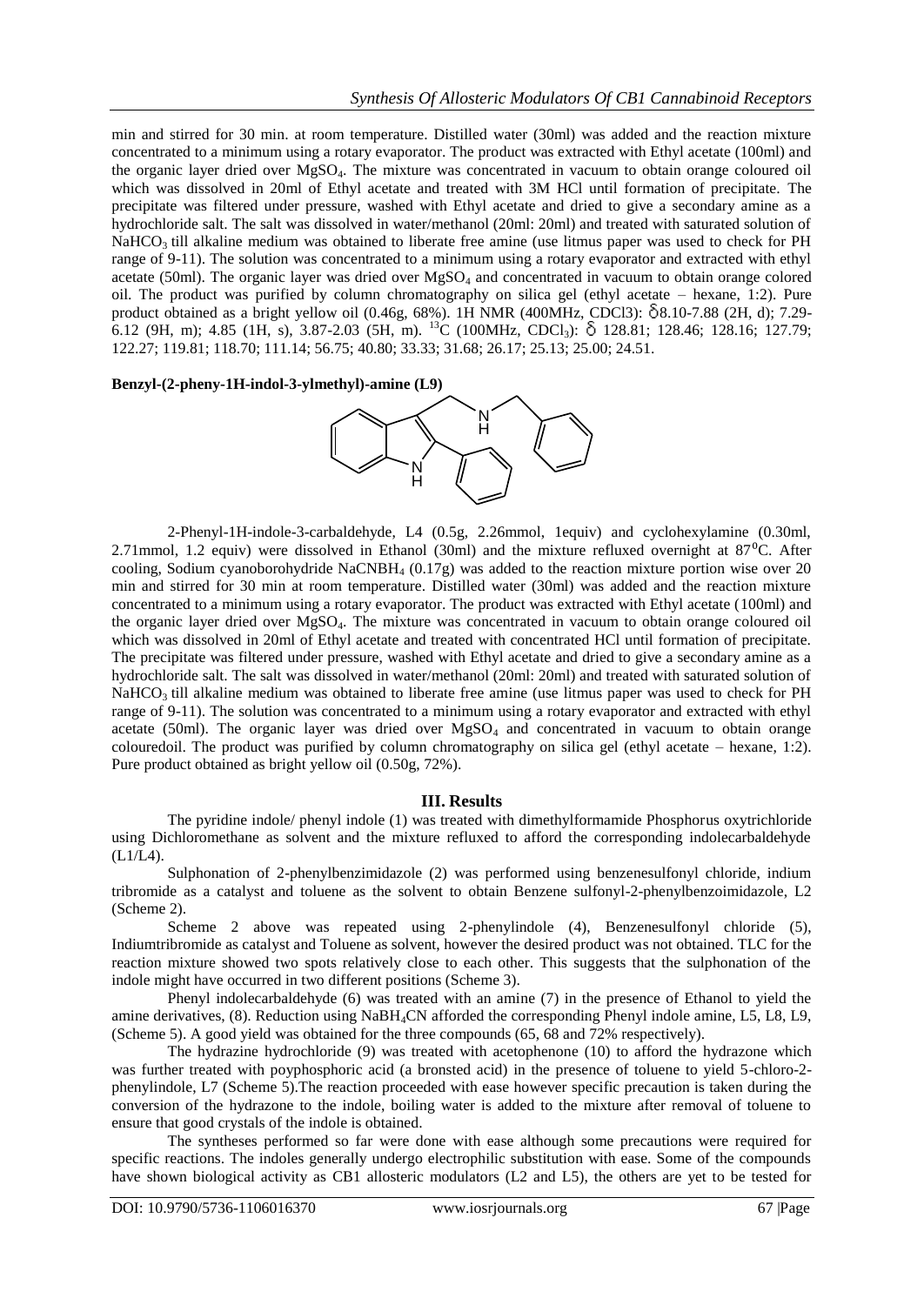biological activity. Generally it can be assumed that a phenyl group on the 2-position of the indole ring is essential for a compound to act as an allosteric modulator of the CB1 cannabinoid receptors. Also the Benzoimidazole ring might be a good candidate for this same purpose.

#### **IV. Conclusion**

The indole scaffold probably represents one of the most important structural subunits for the discovery of new drug candidates. The demonstration that many alkaloids contain the indole nucleus, the recognition of the importance of essential amino acid tryptophan in human nutrition and the discovery of plant hormones served to bring about a massive search on indole chemistry, giving rise to a vast number of biologically active natural and synthetic products, with a wide range of therapeutic targets, such as anti-inflammatories, phosphodiesterase inhibitors, 5-hydroxytryptamine receptor agonists and antagonists, cannabinoid receptors agonists and HMG-CoA reductase inhibitors.

Many of these target receptors belong to the class of GPCRs ( integral membrane G-protein coupled receptors) and possess a conserved binding pocket that is recognized by the indole scaffold in a "common" complementary binding domain, explaining the great number of drugs that contain the indole substructure, such as indomethacin, ergotamine, frovatriptan, ondansetron, tadalafil, among many others.

The allosteric modulation of the CB1 cannabinoid receptors promises to provide a ground breaking importance in drug design. Allosteric modulators of cannabinoid CB1 receptors would offer the prospect of producing clinically useful compounds free of any CNS side effects.

Future intended work includes the following;

- Synthesis of derivatives of compounds (L2, L5) by introducing and interchanging functional groups.
- Synthesis of amine derivatives of L1
- Sulfonation and amination of 5-chloro-2-phenyl indole
- Parallel synthesis using the microwave

#### **References**

- [1]. Cannabinoid receptors as therapeutic targets[, Annu Rev PharmacolToxicol.](javascript:AL_get(this,%20) 2006;46:101-22
- [2]. Gérard CM, Mollereau C, Vassart G, Parmentier M **(1991)**. "Molecular cloning of a human cannabinoid receptor which is also expressed in testis". *Biochem. J.*279 ( Pt 1): 129–34.
- [3]. Graham ES, Ashton JC, Glass M **(2009)**. "Cannabinoid receptors: a brief history and "what's hot"". *Front. Biosci.*14: 944–57.
- [4]. Howlett AC **(August 2002)**. "The cannabinoid receptors". *Prostaglandins Other Lipid Mediat.*68-69: 619–31.
- [5]. Mackie K **(May 2008)**. "Cannabinoid receptors: where they are and what they do". *J. Neuroendocrinol.*20 Suppl 1: 10–4.
- [6]. Martin R Price et al, "Allosteric Modulation of the Cannabinoid CB1 receptor" Mol. Pharmacol. 68:1484-1495,**2005**.
- [7]. Matsuda LA, Lolait SJ, Brownstein MJ, Young AC, Bonner TI **(1990)**. "Structure of a cannabinoid receptor and functional expression of the cloned cDNA". *Nature*346 (6284): 561–4..
- [8]. May LT and Christopoulos A **(2003)** Allosteric modulators of G protein coupled receptors. Curr. Opin. Pharmacol. 3:551-556
- 
- [9]. [Mini Rev Med Chem.](javascript:AL_get(this,%20)**2009** Jun;9(7):782-93. [10]. Munro S, Thomas KL, Abu-Shaar M **(1993)**. "Molecular characterization of a peripheral receptor for cannabinoids". *Nature*365 (6441): 61–65..
- [11]. Palczewski, K., Kumasaka, T., Hori, T., Behnke, C. A., Motoshima, H., Fox, B. A., Le Trong, I., Teller, D. C., Okada, T., Stenkamp, R. E., Yamamoto, M. and Miyano, M.**(2000)**. Crystal structure of rhodopsin: a G protein-coupled receptor. *Science*289, 739-745.
- [12]. Roger G Pertwee, British Journal of Pharm. **(2006)** 147, S163-S171
- [13]. Sylvaine G, Sophie M, Marchand J, Dussossoy D, Carriere D, Carayon P, Monsif B, Shire D, LE Fur G, Casellas P **(1995)**. "Expression of Central and Peripheral Cannabinoid Receptors in Human Immune Tissues and Leukocyte Subpopulations". *Eur J Biochem.*232 (1): 54-61.

## **Scheme 1**

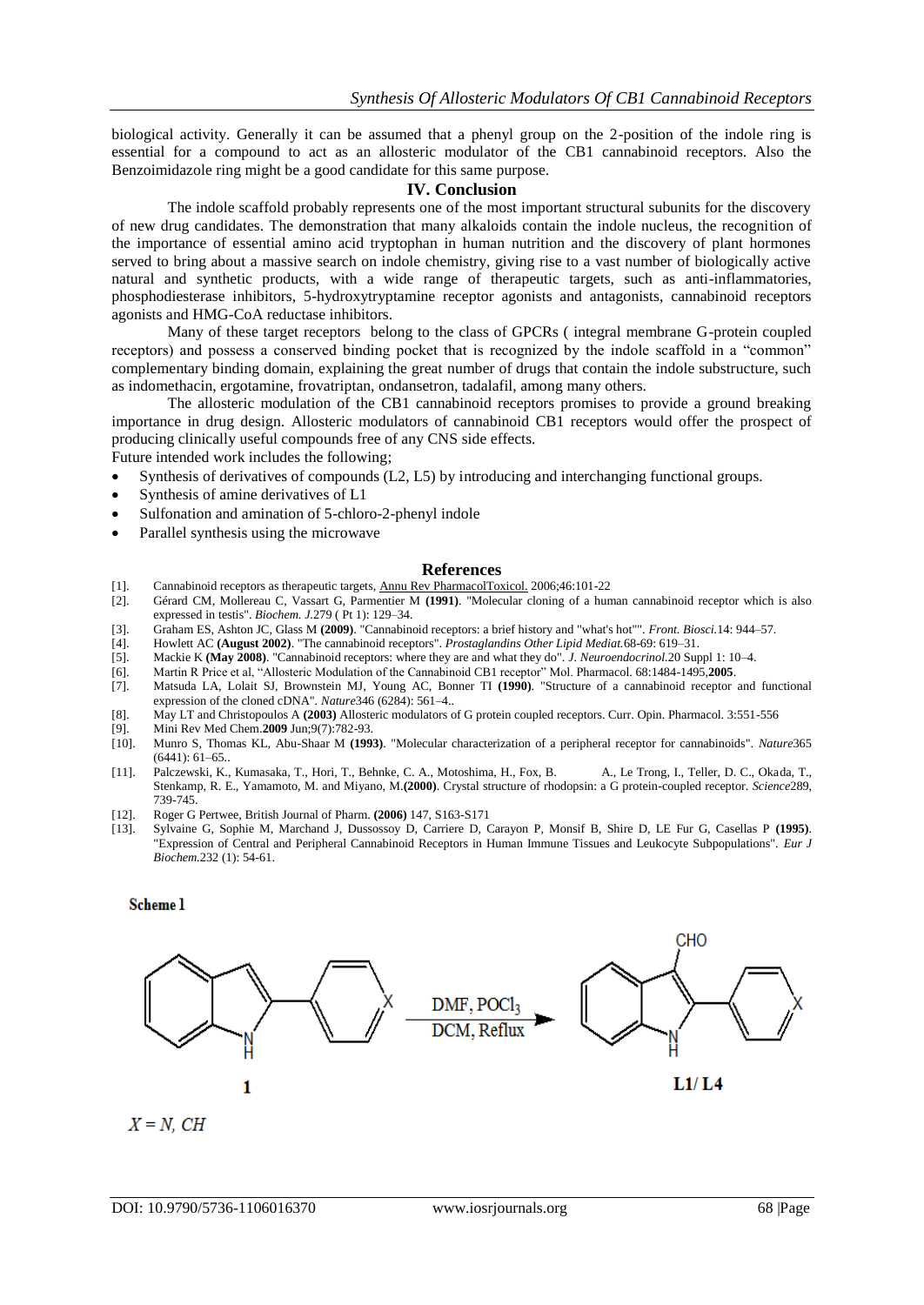

**Scheme 3**



**Scheme 4**